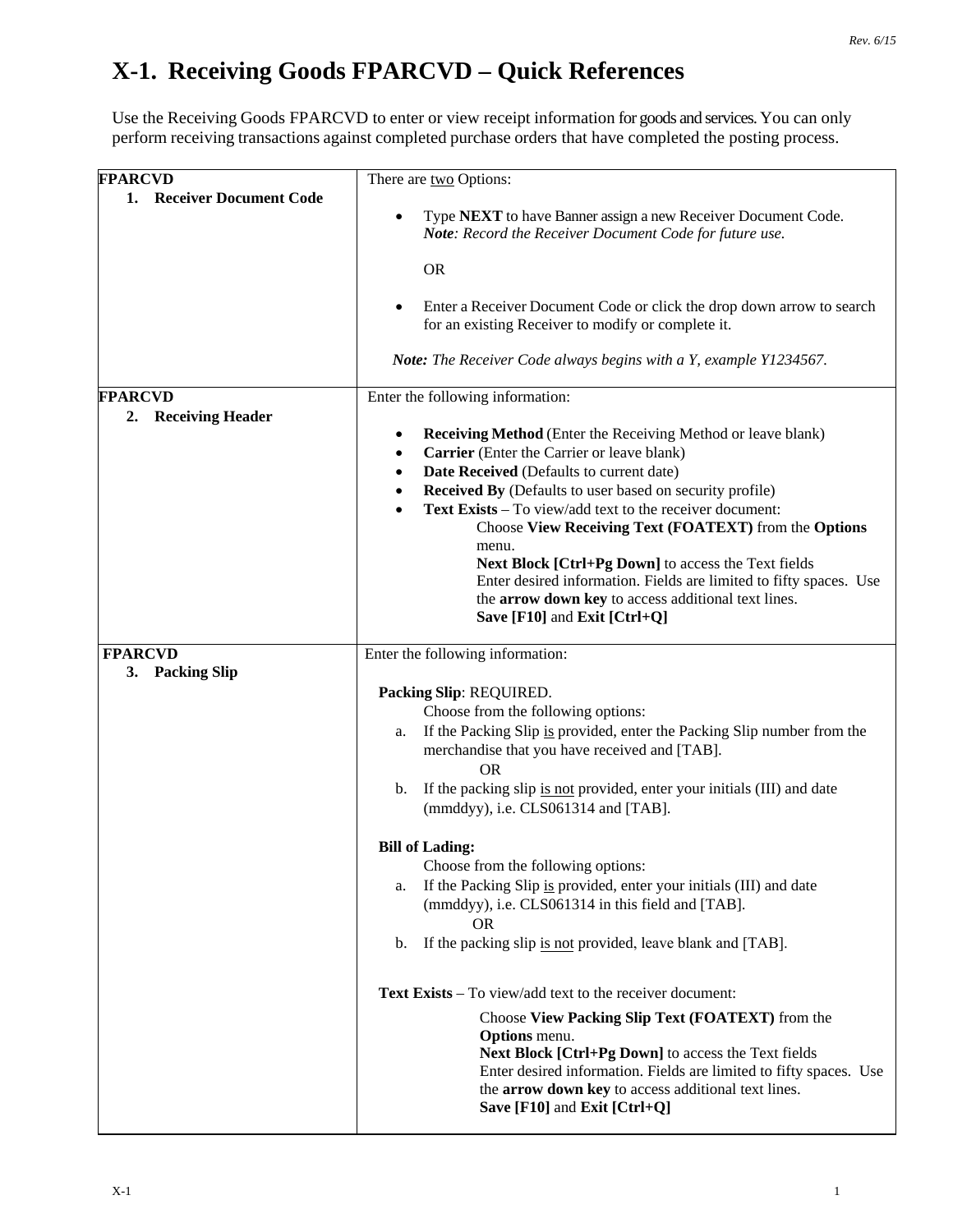|                                                                                     | Rev. 6/15                                                                                                                                                                                                                                                                                                                                                                                                                                                                                                                                                                                                                                                                                                                                                                                                                                                                                                                                                                                                                                                                                                                                                                                                                                                                                                                                                                                                                                                                                                                                                                                                                                                                                                                                                                            |
|-------------------------------------------------------------------------------------|--------------------------------------------------------------------------------------------------------------------------------------------------------------------------------------------------------------------------------------------------------------------------------------------------------------------------------------------------------------------------------------------------------------------------------------------------------------------------------------------------------------------------------------------------------------------------------------------------------------------------------------------------------------------------------------------------------------------------------------------------------------------------------------------------------------------------------------------------------------------------------------------------------------------------------------------------------------------------------------------------------------------------------------------------------------------------------------------------------------------------------------------------------------------------------------------------------------------------------------------------------------------------------------------------------------------------------------------------------------------------------------------------------------------------------------------------------------------------------------------------------------------------------------------------------------------------------------------------------------------------------------------------------------------------------------------------------------------------------------------------------------------------------------|
| <b>FPARCVD</b>                                                                      | Enter the following information:                                                                                                                                                                                                                                                                                                                                                                                                                                                                                                                                                                                                                                                                                                                                                                                                                                                                                                                                                                                                                                                                                                                                                                                                                                                                                                                                                                                                                                                                                                                                                                                                                                                                                                                                                     |
| 4. Purchase Order                                                                   | Purchase Order (Enter the purchase order number or perform a search to<br>٠<br>locate an existing purchase order number.)<br>Buyer (Defaults from the purchase order)<br>$\bullet$<br>Vendor (Defaults from the purchase order)<br>$\bullet$<br><b>Receive Items</b> (Choose this option if you are receiving items)<br>$\bullet$<br>Adjust Items (Choose this option if adjusting items.)<br>$\bullet$<br>Note: This box can only be used when a previously received amount<br>exists and may not be for an amount greater than the previously<br>received amount.                                                                                                                                                                                                                                                                                                                                                                                                                                                                                                                                                                                                                                                                                                                                                                                                                                                                                                                                                                                                                                                                                                                                                                                                                  |
| <b>FPARCVD</b><br><b>Select Purchase Order</b><br>5.<br><b>Commodity Line Items</b> | From the Options menu choose from the following two choices:<br><b>Receive All Purchase Order Items:</b><br>NOTE: If you select this option, the system will force you to receive ALL<br>items without the option to review.<br>To verify that all items have been received, Next Block [Ctrl+Pg Down]<br>and make sure the Final Received block is checked.                                                                                                                                                                                                                                                                                                                                                                                                                                                                                                                                                                                                                                                                                                                                                                                                                                                                                                                                                                                                                                                                                                                                                                                                                                                                                                                                                                                                                         |
|                                                                                     | <b>OR</b><br><b>Select Purchase Order Items [FPARCVP]:</b><br>$\bullet$<br>Next Block [Ctrl+Pg Down] to access Receiving Goods PO Item<br><b>Selection FPCRCVP.</b><br>Select PO Scroll through the list to view the multiple items and select the<br>desired items by checking the Add Item box. Save [F10] to include items<br>for receiving and Exit [Ctrl+Q].<br><b>Blanket Order Number:</b> Not used by NSU.                                                                                                                                                                                                                                                                                                                                                                                                                                                                                                                                                                                                                                                                                                                                                                                                                                                                                                                                                                                                                                                                                                                                                                                                                                                                                                                                                                   |
|                                                                                     | Next Block [Ctrl+Pg Down] to access the Commodity (FPARCVD) block.                                                                                                                                                                                                                                                                                                                                                                                                                                                                                                                                                                                                                                                                                                                                                                                                                                                                                                                                                                                                                                                                                                                                                                                                                                                                                                                                                                                                                                                                                                                                                                                                                                                                                                                   |
| <b>FPARCVD</b><br><b>Commodity</b><br>6.                                            | The following information will default from the selected Purchase Order:<br>Item, Commodity Code, Description, and U/M<br>Enter the following information:<br><b>Commodity Record Count (Defaults to the commodity record count)</b><br>٠<br>FOB Code (Leave blank – not used by NSU)<br>$\bullet$<br>Final Received (Will default to checked if Receive All Purchase Order<br>٠<br>Items was selected. If receiving against a line item and that will be the last<br>item received for that line, check the Final Received box).<br><b>Quantity - Received - To Date (Defaults)</b><br>$\bullet$<br><b>Quantity – Received – Current</b> (Enter the quantity received for this item)<br>$\bullet$<br>Received - U/M (Defaults from the purchase order. If the unit of measure<br>٠<br>for the goods received is different than the unit of measure on the purchase<br>order, enter the received unit of measure. The form converts the quantity<br>into the unit of measure for the purchase order if an equivalency is entered<br>on the Equivalency Maintenance Form (FTMEQUL)).<br>Quantity - Rejected - To Date (Not Used by NSU)<br>٠<br><b>Quantity - Rejected - Current</b> (Not Used by NSU)<br>٠<br>Rejected - U/M (Not Used by NSU)<br>٠<br>Returned (Defaults from Returned Goods FPARTRN)<br>٠<br><b>Accepted</b> (Defaults from previously received goods)<br>$\bullet$<br><b>Ordered</b> (Defaults from the purchase order)<br>$\bullet$<br>Primary Location (Defaults from the Ship Code on the purchase order).<br>$\bullet$<br>Sub Location (Leave blank – not used by NSU).<br>$\bullet$<br><b>Item Suspense</b> (Defaults)<br>$\bullet$<br><b>Tolerance Suspense (Defaults)</b><br>$\bullet$<br>Tolerance Override (Leave blank - not used by NSU).<br>$\bullet$ |